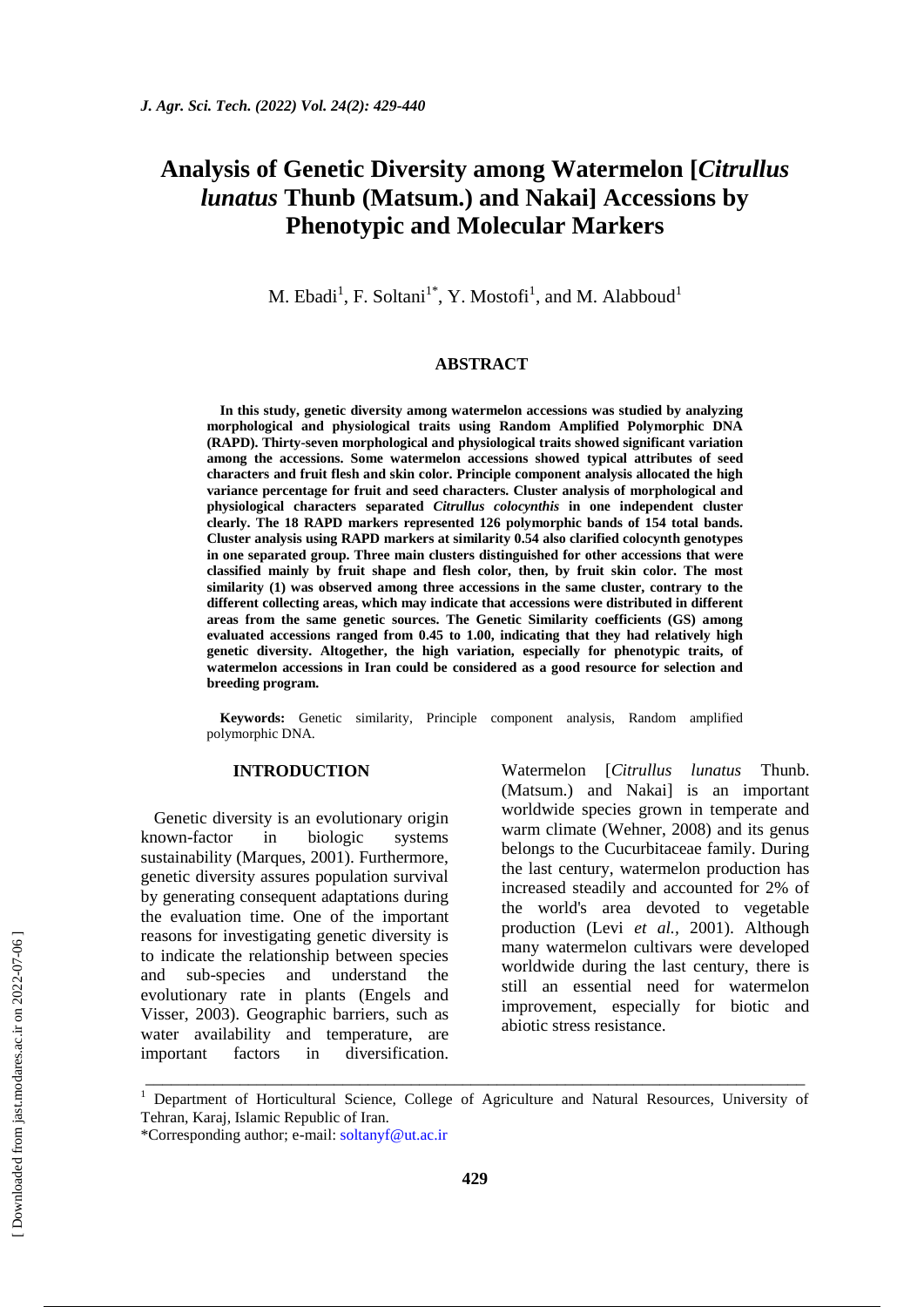According to the Food and Agriculture Organization (FAOSTAT, 2018), despite the semi-arid and arid climate, Iran is accounted for the production of 3,947,057 tons of watermelon, which puts it in second place internationally. Watermelon fruits have a major portion in the people's food basket, particularly in the warm and hot summer season. The nutritional value of fruits due to its lycopene content per cup, which is higher even than tomato (Chug-Ahuja *et al.,* 1993; Clinton, 1998; Holden *et al.,* 1999; Perkins-Veazie *et al.,* 2003). There are many types of watermelon in Iran that have been grown under upland farming system and some of them have been used just for their large seeds as appetizers. For effective conservation of watermelon germplasm, it is important to obtain information about genetic diversity within and between accessions. Morphological and molecular markers have been intensively used to determine genetic diversity of watermelon accessions (Hashizume *et al.,* 2003; Lee *et al.,* 1996; Che *et al.,* 2003; Levi *et al.,* 2013; Mujaju *et al.,* 2010; Park *et al.,* 2016).

Mashilo *et al.* (2017) analyzed the genetic diversity among citron watermelon landrace collections of South Africa by using Simple Sequence Repeat (SSR) markers. Yagcioglu *et al*. (2016) investigated Genome-Wide Association Analysis (GWAS) for some important watermelon traits such as yield, fruit weight, flesh color, total soluble solid, seed coat color, seed length, and flowering time by using 96 lines selected from 258 pure lines. Allocations of larger area culture of higher productive modern varieties, especially under high yielding environments, causes genetic erosion of valuable landraces and thus reducing genetic diversity. It should be emphasized that preservation and collection of watermelon landraces that are adapted to different environmental condition are the basis of food security and genetic pools for varieties improvement. Fortunately, accessions were collected and are now conserved mainly *ex situ* in national, regional gene banks in Iran. Thus, our study focused on the characterization of

morphological, physiological, and molecular variations among different types of watermelon accessions that have been planted by local farmers in different parts of Iran and introducing the valuable accessions for cultivation and use in breeding programs.

# **MATERIALS AND METHODS**

## **Plant Materials**

A total of 30 accessions including 29 watermelons [*Citrullus lunatus* Thunb (Matsum.) and Nakail and one accession of colocynth (*Citrullus colocynthis*) were collected from cultivation areas mainly in the western and southern parts of Iran. The seeds of these accessions were provided by the Gene Bank of Seed and Plant Improvement Institute, Karaj, Iran (Table 1).

# **Characterization of Morphological and Physiological Traits**

All watermelon accessions were cultivated in the Research Station of Horticultural Science; the University of Tehran, in order to investigate morphological and physiological characteristics. The experiment was conducted in a completely randomized block design with three replications of each accession, and five plants in each replication. Plots were irrigated every week during the season and were weeded manually to maintain proper weeds control. Plants were fertilized with urea (46%) fertilizer up to pre-flowering stages and were exposed to foliar application of calcium nitrate once during fruit growth. To study leaf and seed characters, five leaves and five seeds were collected from mature fruits randomly. Most of the fruit characters were recorded after fruit harvesting. The total soluble solids was measured by a handheld refractometer. Lycopene content was determined using Sadler *et al.* (1990) method. Briefly, the lycopene was extracted from 2 g samples of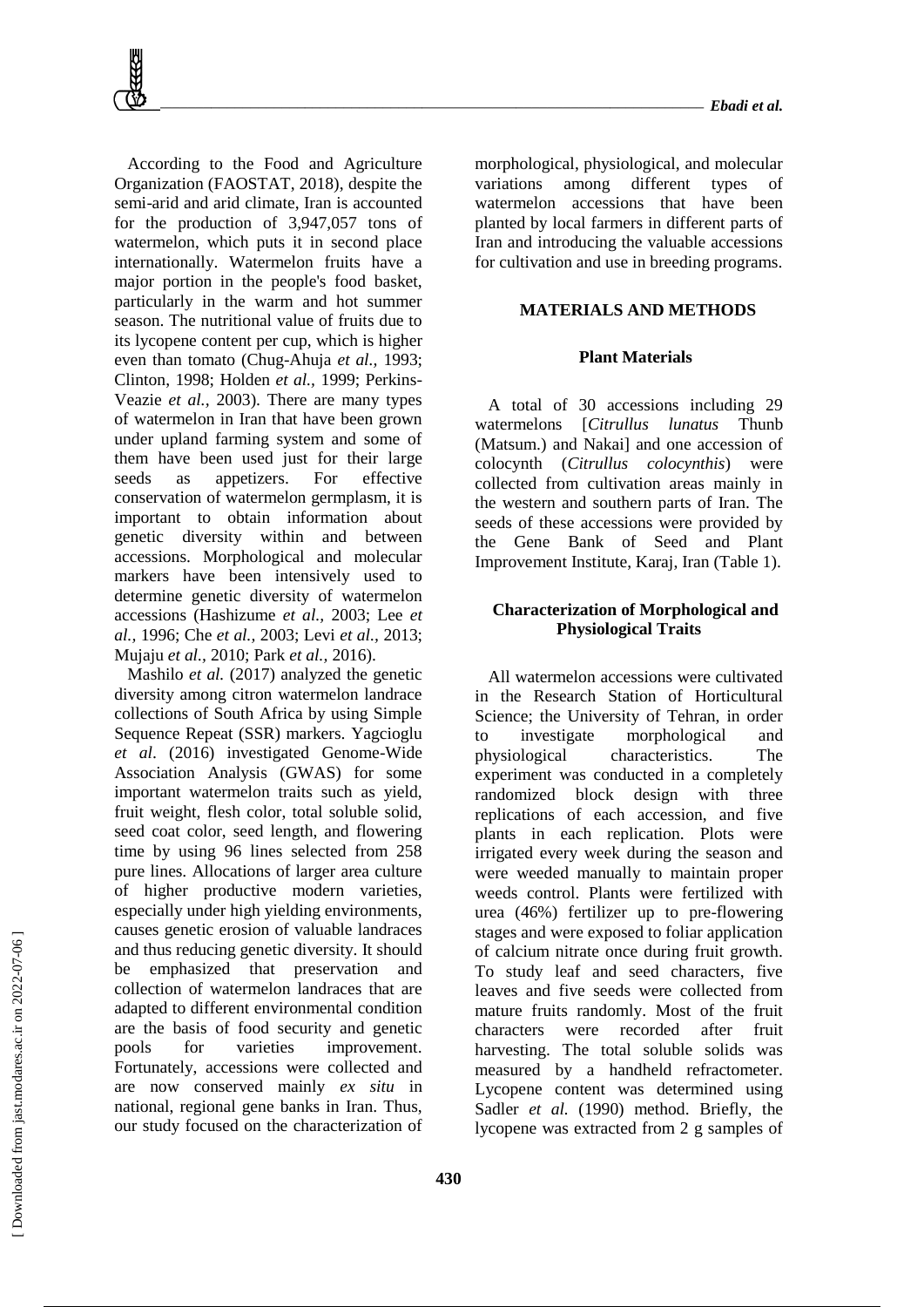| Number | Accession code | Province               | Number | Accession code | Province              |
|--------|----------------|------------------------|--------|----------------|-----------------------|
|        | TN.93.673      | Kerman                 | 16     | TN-93-516      | Hamedan               |
| 2      | TN.93.766      | Isfahan                | 17     | TN.93.556      | Fars                  |
| 3      | TN.93.774      | Semnan                 | 18     | TN.93.767      | Fars                  |
| 4      | TN.93.469      | Markazi                | 19     | TN.93.768      | Isfahan               |
| 5      | TN.93.756      | <b>Bushehr</b>         | 20     | TN.93.513      | Hormozgan             |
| 6      | TN.93.678      | Kerman                 | 21     | TN.93.457      | Sistan and Baluchstan |
| 7      | TN.93.677      | Kerman                 | 22     | TN.93.758      | Hormozgan             |
| 8      | TN.93.765      | Isfahan                | 23     | TN.93.637      | Isfahan               |
| 9      | TN.93.514      | Kerman                 | 24     | Birjand-2      | Southern Khorasan     |
| 10     | TN.93.591      | Kerman                 | 25     | Birjand-3      | Southern Khorasan     |
| 11     | TN.93.485      | Khorasan               | 26     | Ajili          | Khorasan Razavi       |
| 12     | TN.93.540      | Sistan & Baluchestan   | 27     | TN-93-525      | Ghazvin-Sharifabad    |
| 13     | TN.93.512      | Sistan and Baluchestan | 28     | TN-93-761      | Fars                  |
| 14     | TN.93.470      | Zanjan                 | 29     | Crimson Sweet  | Common cultivar       |
| 15     | TN-93-676      | Kerman                 | 30     | TN-93-302      | Kerman                |

**Table 1.** Accessions code and collection region for evaluation of morphological characters (TN-93-457 is colocynth).

fruit flesh with a 2:1:1 mixture of hexane:acetone:ethanol and 0.1% BHT followed by spectrophotometric measurement at 503 nm (Perkins-Veazie *et al.,* 2001). Also, total carotenoid content was determined using Ndolo and Beta (2013) method, and absorbance was measured at 450 nm using a spectrophotometer.

## **RAPD Analysis**

Young leaves were ground in liquid nitrogen, and genomic DNA was extracted using the CTAB procedure (Murray and Thompson, 1980). The quality and quantity of each DNA sample were determined using a spectrophotometer and electrophoresis.

Each 10 μL PCR reaction constituted of 25 ng genomic DNA, 1 μL PCR buffer (Sigma, USA: 10 Mm Tris-HCl pH 8.3), 50 mM KCl,  $2.5$  mM  $MgCl<sub>2</sub>$ ,  $0.1$  mM dNTP),  $0.5$ μM RAPD primers and 0.25 U Taq polymerase (Sigma, USA). Amplification reactions were done by using an I-Cycler (Bio-Rad, USA). PCR amplification was initial denaturation at 95°C for 3 minutes, 40 PCR cycles at 94°C for 1 minute, 40°C for 2 minutes, and 72°C for 2 minutes, and then final extension at 72°C for 5 minutes. After amplification, the PCR products were run in 1.5% agarose gel at constant voltage (100V) using a horizontal gel electrophoresis system and were stained with ethidium bromide to obtain a scoring band.

#### **Data Analysis**

Factor analysis of morphological and physiological traits was done using a principal components analysis method based on a correlation matrix by SPSS software. RAPD bands were scored as 1 for present and 0 for absent. The estimate of similarity was based on the number of shared amplification products. Jaccard's coefficient was used as a genetic distance estimator. The original genetic distance matrix was compared with the corresponding cophenetic value matrix using the MXCOMP algorithm of the NTSYS, 2.2 software. The Polymorphic Information Content (PIC) was calculated using the formula PIC=  $1-\overline{\smash{\bigtriangledown}}\,\mathrm{pi}_{2}$ , where, pi is the frequency of the ith allele (Smith *et al.,* 1997). The polymorphism percentage was calculated by polymorphisn band number ratio to total band number observed for each marker.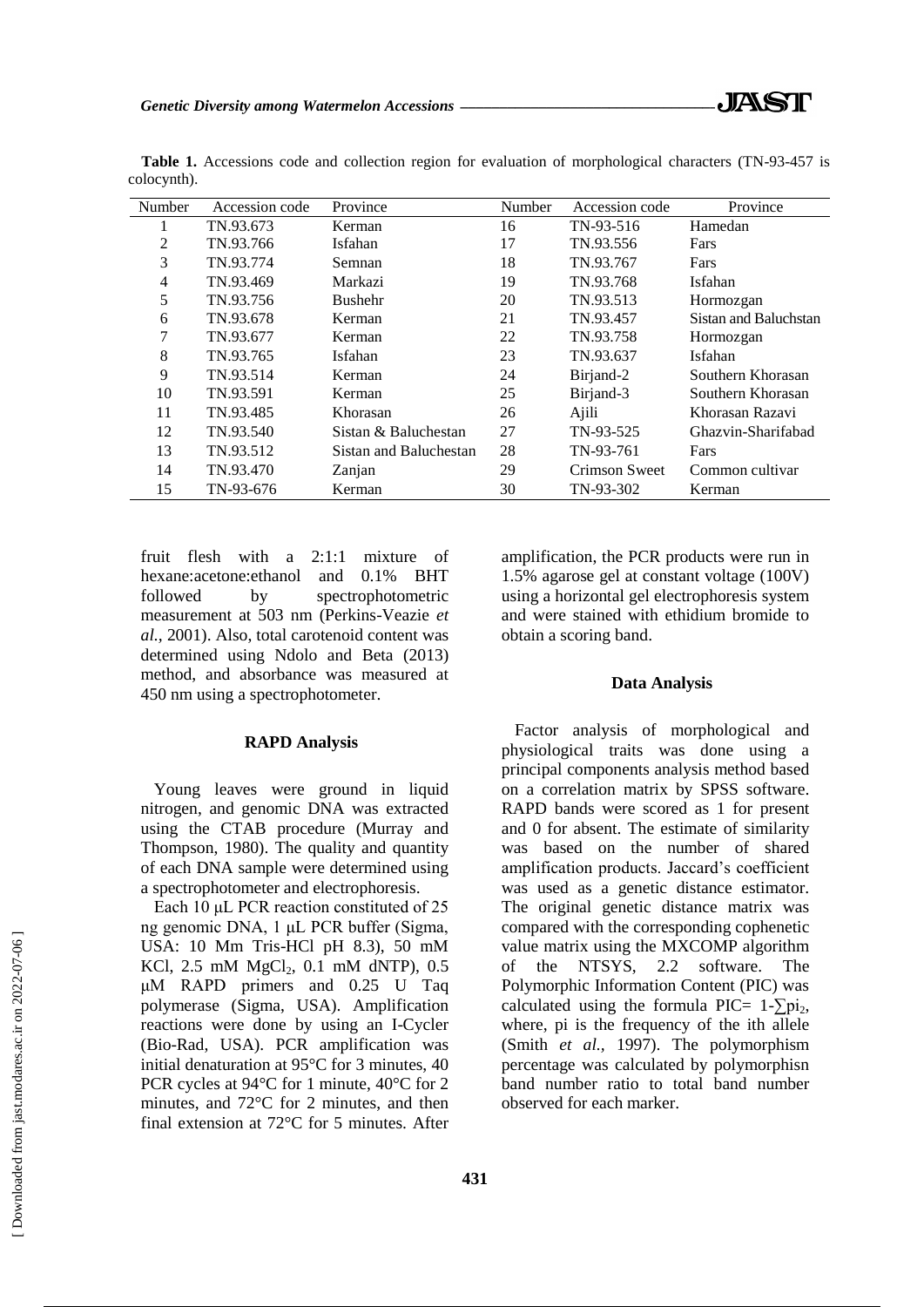# **RESULTS AND DISCUSSION**

# **Diversity and Differentiation Based on Morphological and Physiological Traits**

As illustrated in Figure 1, there were high variations among the evaluated accessions by phenotypic traits, which were more obvious in the case of fruit and seed characteristics. Principal component analysis was carried out to identify the most discriminative variables among the watermelon accessions. This analysis arranged all morphological and physiological traits in 11 major and independent factors with eigenvalues greater than 1, and accounted 85.939 % of the total variance (Table 2). The first principle component explained 14.627% of the total variance and had a high positive relationship with fruit weight, fruit length and width, mesocarp and pericarp thickness, fruit circumference, and fruit shape (Table 2). Seed attributes such as length, width, thickness, and weight loaded in the second factor and described 12.809% of the total variance. Some fruit physiological characters including total soluble solids, fruit luminescence (L), and a value, lycopene, and flesh color explained 11.895% in the third factor. The most important traits that contributed to variation among accessions were described in three factors. It could be concluded that fruit and seed characters played an effective role in population differences. Furthermore, leaf attributes with 7.780% of the total variance and skin color weighted a significant amount in other

loaded factors. Due to the fact that watermelon accession assessment and their relations depend on fruit characteristics (skin thickness and color, shape, sugar content, shape and color of the seed) these fruit traits are known as the main factor for assessment and evaluation of accessions (Levi *et al.,* 2000). The result of this study showed the significant contribution of fruit and seed attributes in the attained variance (Figure 1).

As illustrated in this figure, whole and cut fruit shape represented the variation among accession within their seeds.

#### **Cluster Analysis**

Ward linkage cluster analysis of phenotypic traits divided the studied accessions into two distinct groups (Figure 2). At distances between 15 and 20, accessions were divided into 8 groups and 2 independent accessions. Group A, consisted of TN-93525, TN-93-512, TN-93-677 with dark green skin color and red flesh in the first sub-cluster, and TN.93.420 and TN.93.540 with dark green stripes on light green skin color and light reddish flesh color. In group B, two accessions with yellow flesh color, black seeds, and round fruit shape were placed in one sub-cluster and three accessions with light green skin color, pink flesh color, and the same seed characters were classified with each other, and TN.93.422 regarding different properties was placed far from these accessions in the same sub-cluster.

In group C, two sub-clusters were distinguished by accessions with the same fruit flesh color, skin color (light green), and seed characters grouped with each other, and accessions in the second sub-cluster had different skin color and texture but the same seed characters. One accession with dark green skin color, red flesh color, with large and light yellow seed color segregated as independent clad. Group D contained TN-93-513 and TN-93-514 with yellow flesh color and the same seed characters but different fruit shapes and was further than those two accessions as group E with dark green skin color and red flesh color with different seed characters were classified in the same group. Group F in the second main group included TN-93-556 and TN-93-758, which had elliptical fruit shape and the same seed characters and also one accession with green skin color and round shape.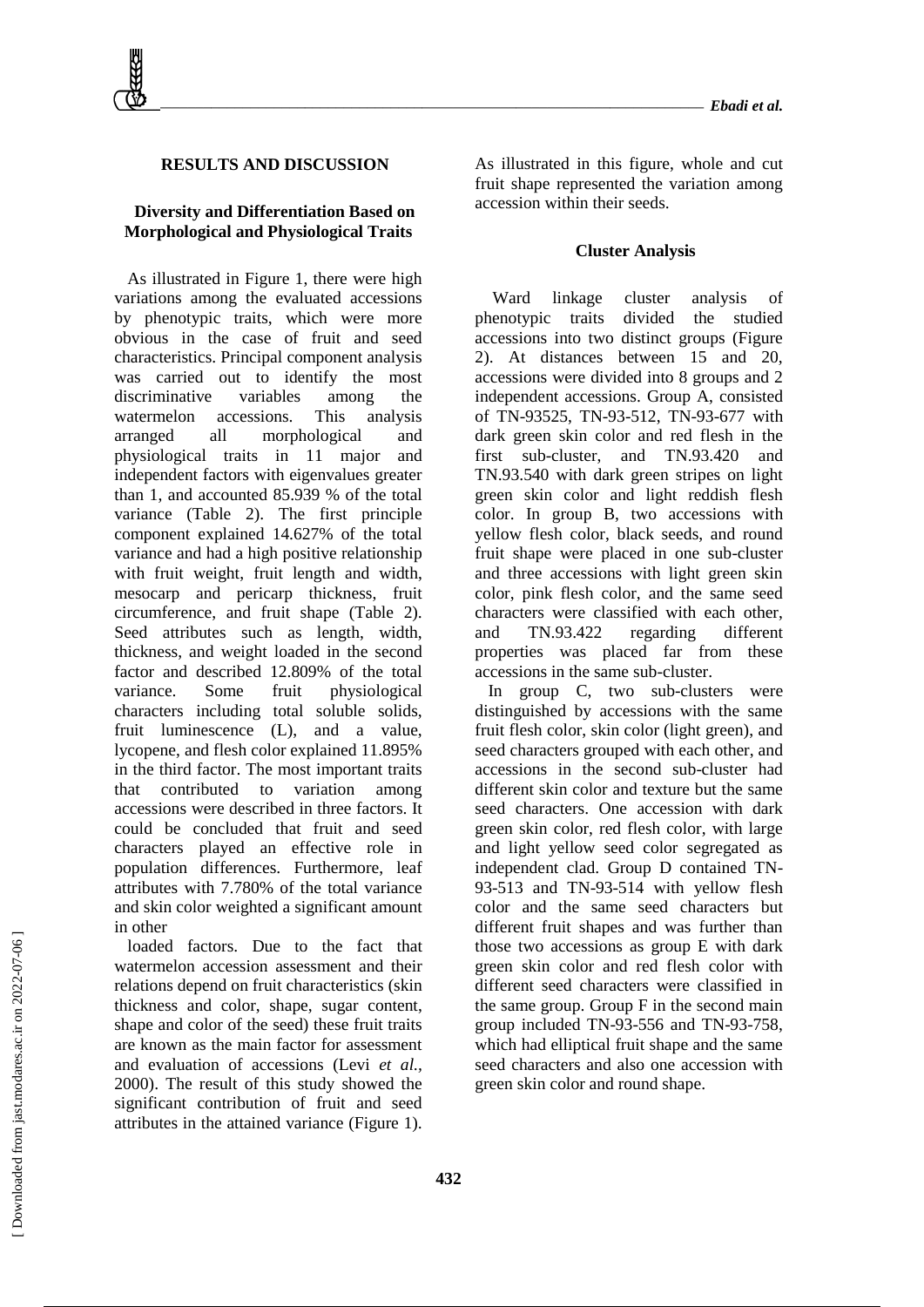*Genetic Diversity among Watermelon Accessions \_\_\_\_\_\_\_\_\_\_\_\_\_\_\_\_\_\_\_\_\_\_\_\_\_\_\_\_\_\_\_\_\_*

| Table 2. Principal component analysis and variables contribution on each factor. <sup>a</sup> |  |  |  |
|-----------------------------------------------------------------------------------------------|--|--|--|
|                                                                                               |  |  |  |

| Variables          | PC.1    | PC.2    | PC.3    | PC.4    | PC.5    | PC.6    | PC.7    | PC.8    | PC.9    | PC.10   | $\overline{PC}.11$ |
|--------------------|---------|---------|---------|---------|---------|---------|---------|---------|---------|---------|--------------------|
| Male No            | $-.046$ | $-.258$ | .022    | .095    | .138    | $-.024$ | .879    | $-.210$ | $-.023$ | $-.125$ | $-.081$            |
| Female No          | .055    | $-.123$ | .135    | .011    | .016    | $-.009$ | .746    | .498    | .202    | $-.155$ | .060               |
| male/female        | $-.024$ | $-.201$ | $-.150$ | .015    | $-.089$ | .122    | .052    | $-.855$ | $-.144$ | .138    | $-.050$            |
| Shoot L            | .130    | .544    | .220    | .193    | .334    | .275    | .136    | .205    | .234    | .126    | $-.377$            |
| Internode L        | .210    | .342    | .383    | .048    | .051    | .363    | .134    | .580    | .114    | .198    | $-.270$            |
| Leaf L             | .337    | .142    | .167    | .800    | $-.018$ | .049    | .155    | .060    | $-.047$ | $-.103$ | $-.117$            |
| Leaf W             | .324    | $-.083$ | .072    | .873    | $-.041$ | $-.037$ | .061    | $-.046$ | $-.110$ | .073    | $-.097$            |
| Leaf Lobes         | .066    | .284    | .135    | .562    | .228    | .361    | $-.210$ | $-.282$ | .086    | .083    | .309               |
| <b>Branch No</b>   | $-.364$ | .023    | $-.168$ | .554    | .144    | .096    | $-.144$ | .045    | .001    | .412    | $-.009$            |
| Leaf angel         | $-.061$ | $-.056$ | $-.032$ | .103    | $-.248$ | .172    | $-.196$ | $-.159$ | $-.011$ | .828    | .079               |
| Leaf color         | .435    | .128    | $-.002$ | $-.012$ | $-.180$ | $-.138$ | $-.012$ | $-.325$ | .384    | $-.108$ | $-.539$            |
| Fruit weight       | .895    | $-.154$ | .098    | .169    | $-.076$ | $-.006$ | $-.021$ | $-.017$ | .004    | $-.051$ | $-.093$            |
| Longitudinal       | .739    | $-.133$ | .241    | .164    | $-.086$ | .355    | $-.001$ | $-.287$ | .093    | .189    | .045               |
| Diameter           |         |         |         |         |         |         |         |         |         |         |                    |
| Transverse D       | .395    | .039    | .345    | .039    | .134    | $-.248$ | .115    | .108    | .022    | .532    | $-.267$            |
| Mesocarp D         | .860    | .031    | .237    | .187    | $-.105$ | $-.005$ | .053    | .223    | .000    | $-.074$ | $-.014$            |
| <b>TSS</b>         | .470    | $-.144$ | .670    | $-.038$ | .072    | $-.290$ | .080    | .032    | .136    | .150    | .242               |
| Rind thickness     | .874    | .244    | .079    | $-.006$ | .146    | $-.083$ | $-.124$ | $-.098$ | .013    | .122    | .021               |
| Skin color         | .051    | $-.188$ | .008    | $-.042$ | .066    | $-.040$ | .134    | .185    | .923    | .014    | .009               |
| Flesh color        | .124    | $-.123$ | .916    | .025    | .004    | .104    | .034    | $-.033$ | .094    | $-.001$ | .179               |
| perimeter          | .896    | .096    | .230    | .248    | $-.033$ | $-.036$ | $-.042$ | .169    | $-.014$ | $-.081$ | .015               |
| PH                 | .065    | .038    | .396    | $-.075$ | .228    | $-.099$ | .045    | $-.017$ | .104    | $-.007$ | .722               |
| L                  | $-.285$ | $-.106$ | $-.574$ | $-.466$ | .230    | .171    | $-.242$ | .014    | .153    | $-.071$ | .090               |
| a                  | .142    | .076    | .861    | .015    | $-.101$ | $-.053$ | .066    | .161    | $-.226$ | .057    | $-.014$            |
| b                  | $-.033$ | $-.104$ | $-.270$ | .003    | .889    | .156    | .113    | .075    | $-.003$ | $-.159$ | .117               |
| Mesocarp DW        | $-.205$ | $-.236$ | .288    | $-.189$ | $-.059$ | $-.627$ | .105    | .099    | .450    | .095    | .083               |
| Mesocarp FW        | $-.123$ | .325    | $-.045$ | .040    | .125    | .789    | .032    | $-.050$ | $-.001$ | .099    | $-.018$            |
| Seed L             | $-.089$ | .942    | $-.031$ | .048    | $-.040$ | .189    | $-.079$ | .075    | $-.065$ | .090    | $-.005$            |
| Seed wide          | .007    | .933    | .110    | .050    | $-.053$ | .214    | $-.031$ | .034    | $-.039$ | .017    | .044               |
| Seed thickness     | .161    | .896    | $-.170$ | .038    | $-.066$ | $-.163$ | $-.120$ | .085    | $-.071$ | $-.160$ | $-.088$            |
| seed weight        | $-.005$ | .934    | .003    | $-.070$ | $-.151$ | .084    | $-.074$ | .000    | $-.071$ | .018    | $-.005$            |
| Seed color         | $-.182$ | $-.375$ | $-.136$ | .057    | .259    | .558    | .281    | .409    | $-.024$ | .002    | .191               |
| Hue                | .237    | .220    | .508    | $-.033$ | $-.619$ | .010    | .061    | .126    | $-.314$ | $-.079$ | $-.059$            |
| croma              | .001    | $-.137$ | .401    | $-.017$ | .838    | .052    | .125    | .122    | $-.034$ | $-.043$ | .093               |
| Fruit shape        | .556    | .308    | $-.126$ | $-.183$ | .013    | $-.191$ | .040    | $-.217$ | .364    | .424    | .065               |
| Carotenoid         | .092    | $-.193$ | $-.321$ | .565    | $-.044$ | .252    | .038    | .131    | .187    | .001    | .412               |
| Lycopene           | .238    | .006    | .715    | .080    | .096    | $-.085$ | $-.198$ | .114    | .343    | $-.225$ | $-.027$            |
| Phenol             | $-.433$ | .167    | $-.010$ | .046    | .199    | .202    | .534    | .061    | .292    | .252    | .246               |
| Eigenvalue         | 5.412   | 4.739   | 4.401   | 2.879   | 2.544   | 2.265   | 2.102   | 2.068   | 1.962   | 1.765   | 1.66               |
| % variance         | 14.627  | 12.809  | 11.895  | 7.780   | 6.876   | 6.123   | 5.680   | 5.590   | 5.303   | 4.77    | 4.49               |
| Cumulative<br>var% | 14.627  | 27.436  | 39.331  | 47.111  | 53.987  | 60.110  | 65.790  | 71.379  | 76.682  | 81.45   | 85.93              |

<sup>a</sup> Values in bold indicate the most relevant characters (> 0.5) that contribute to the variation of the components.

In the other sub-cluster crimson sweet cultivar was at farther distance and classified with accessions TN-93-678 and TN-93-756 with the same fruit shape, flesh color, and seed characters. The other independent group including colocynth plant with silvergreen leaves, the lowest leaf dimensions which had the shortest petiole, bush length, internodes length, and lowest fruit weight and the highest bitterness in its fruit. According to other studies on watermelon morphological characters, it was demonstrated that fruit traits among other characters had the main role for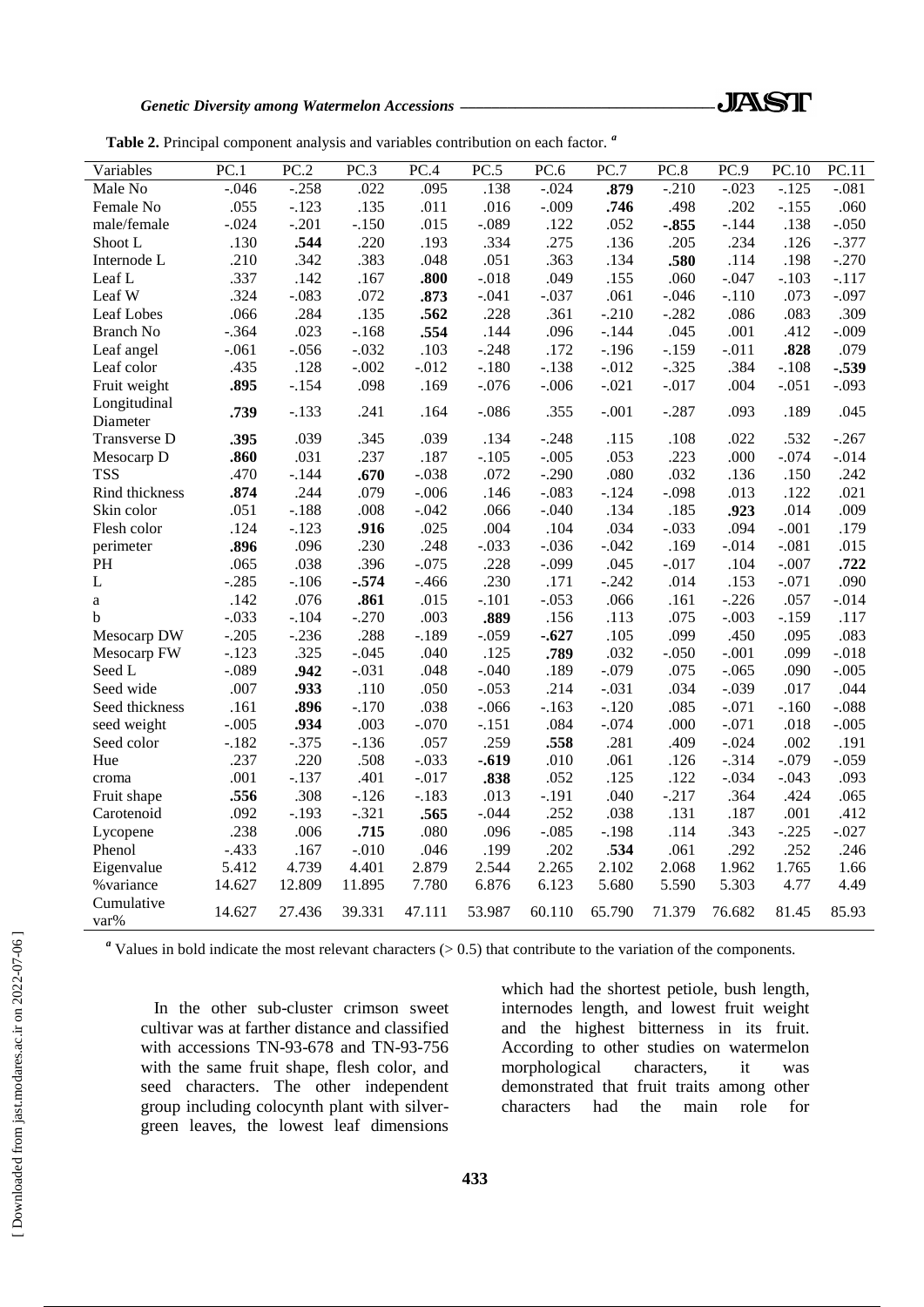





**Figure 1**. Whole and half cut fruit shape of all studied accessions.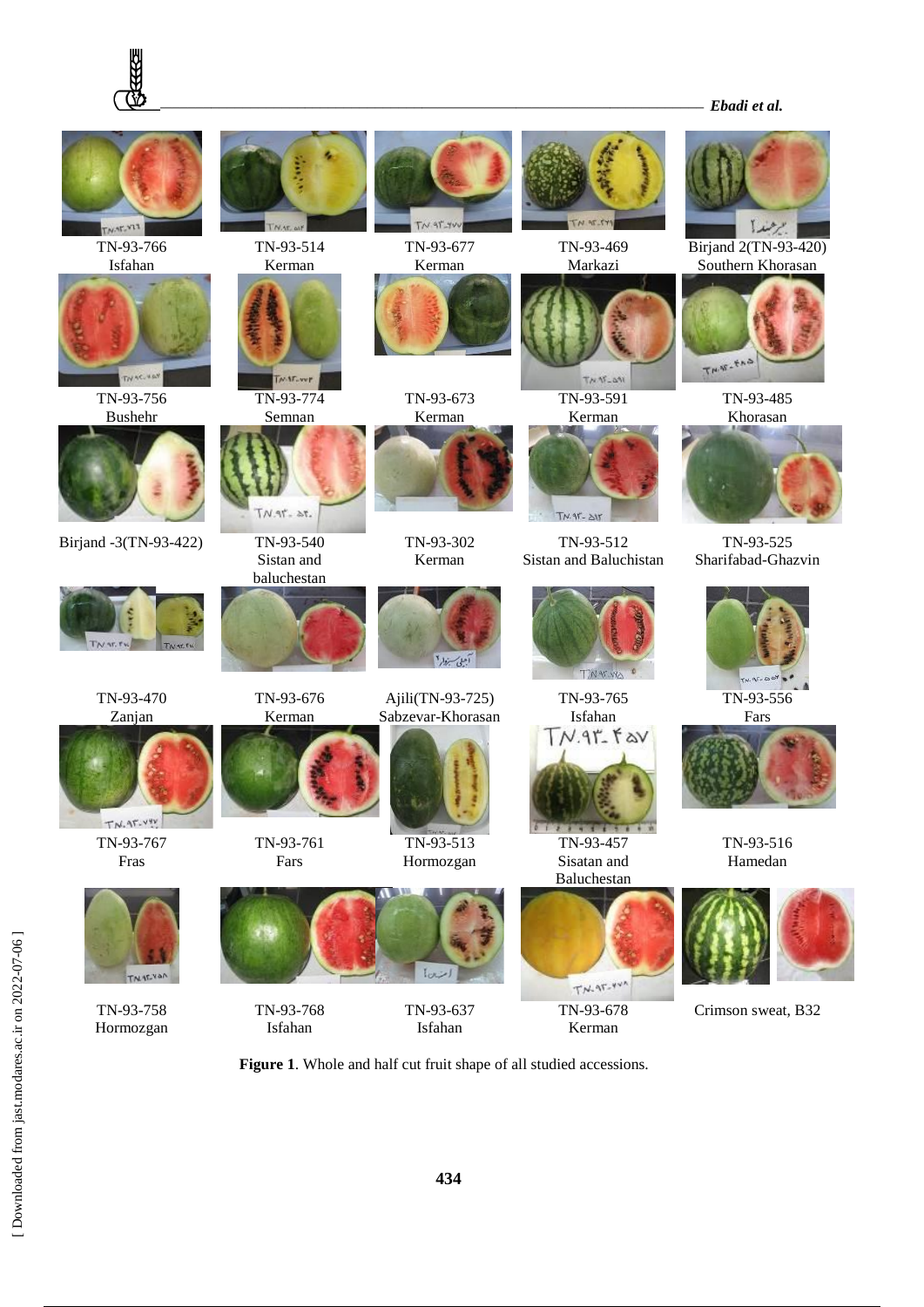

**Figur 2.** Heat map of the morphological traits measured on the studied accessions. Orange and yellow colors represent reduced and augmented representation levels of traits, respectively. MN: Male flowers Number; FN: Female flowers Number; M/F: Male/Female flowers ratio; SL: Shoot Length; IL: Internode Length; LL: Leaf Length; LW: Leaf Weigh; LLN: Leaf Lobes Number; BN: Branch Number; LA: Leaf Area; LC: Leaf Color; FW: Fruit Weight; FLD: Fruit Longitude Diameter ; FTD: Fruit Transvers Diameter; MT: Mesocarp Thickness; TSS: Total Soluble Solids; RT: Rind Thickness; SC: Skin Color; FC: Flesh Color; FP: Fruit Perimeter; PH: Ph; L\*: L\* Color component (lightness); a\*: a\* Color component; b\*: b\* Color component; MDW: Mesocarp Dry Weight; MFW: Mesocarp Fresh Weight 100 g<sup>-1</sup> fruit; SL: Seed Length; SD: Seed Diameter; ST: Seed Thickness; SW: Seed Weight; SC: Seed Color; H: Hue; C: Chroma; FS: Fruit Shape index; Caro.: Carotenoids content; Lyco.: Lycopene content; Phenol: Phenols content.

classification of watermelon different landraces and also the wild type (Munisse *et al.,* 2011; Sheng *et al.*, 2012).

In this study, it became evident that geographic area could not explain the separation of accessions. This also has been reported in the literature from the work on some types of melons in various geographic areas (Yi *et al.,* 2009; Nhi *et al.,* 2010). Morphological dendrogram evaluation results from 30 watermelon accession that were collected from various separated geographical regions can convey a genetic connection among them. Also, in this study, accession did not segregate based on the geographic area in sub-clusters as reported by Mujaju *et al.* (2011).

#### **Molecular Analysis Results**

Eighteen primers were used to assess polymorphic DNA and 154 bands were produced. Among them, 28 bands were monomorphic among all genotypes, and 126 bands were polymorphic in at least two genotypes, which indicated a high percentage of polymorphic parts (80.59%) (Table3). In an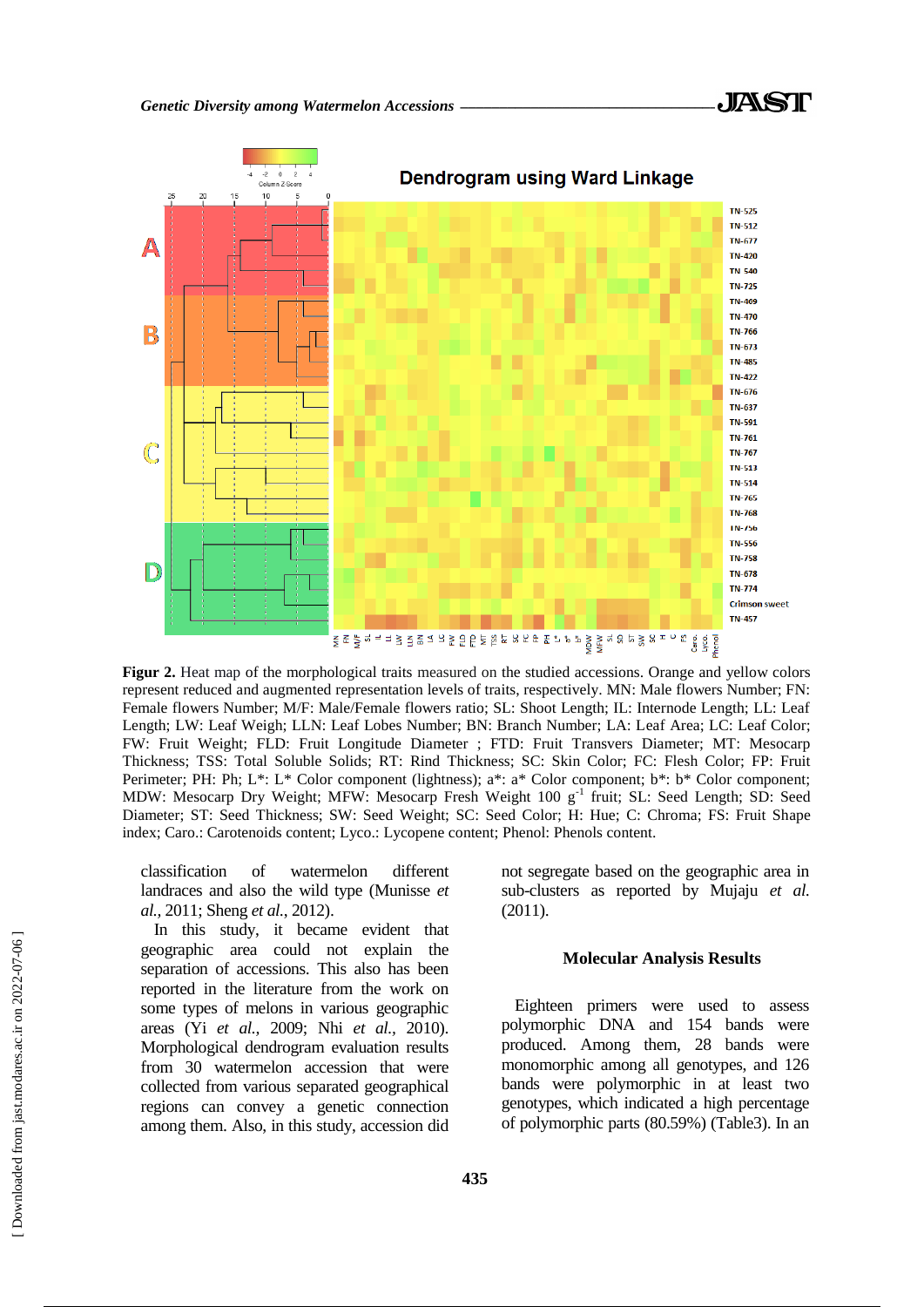| Primers          | Total bands No (a) | Polymorphic bands | Polymorphism %    | <b>PIC</b> |
|------------------|--------------------|-------------------|-------------------|------------|
|                  |                    | No(b)             | $(b/a)\times 100$ |            |
| TIBM BA02        | 10                 | 9                 | 90                | 0.404      |
| TIBM BD09        | 9                  | 8                 | 88.89             | 0.640      |
| TIBM BA20        | 12                 | 12                | 100               | 0.851      |
| <b>TIBM BA06</b> | 9                  | 7                 | 77.78             | 0.230      |
| TIBM BD10        | 9                  | 8                 | 88.89             | 0.630      |
| TIBM BE02        | 9                  |                   | 77.78             | 0.540      |
| TIBM BB14        | 7                  | 5                 | 71.43             | 0.317      |
| TIBM BB08        | 6                  | 3                 | 50                | 0.182      |
| TIBM BD12        | 11                 | 9                 | 81.82             | 0.504      |
| TIBM BD01        | 8                  | 5                 | 62.50             | 0.240      |
| TIBM BA04        | 11                 | 9                 | 81.82             | 0.437      |
| TIBM BE01        | 11                 | 9                 | 81.82             | 0.373      |
| TIBM BB20        | 6                  | 3                 | 50                | 0.213      |
| TIBM BB19        | 5                  | 5                 | 100               | 0.449      |
| TIBM BB13        | 7                  | 6                 | 85.71             | 0.396      |
| TIBM BB18        | 9                  | 8                 | 88.89             | 0.71       |
| M05              | 7                  | 6                 | 85.71             | 0.333      |
| M07              | 8                  | 7                 | 87.50             | 0.363      |
| Total            | 154                | 126               |                   |            |
| Mean             | 8.55               | 7                 | 80.59             | 0.434      |

**Table 3.** The RAPD primers name, total bunds number, polymorphic bands, percentage of polymorphism and Polymorphic Information Content (PIC) evaluated for watermelon accessions.

investigation on African watermelon accessions using 138 RAPD molecular markers, 122 polymorph bands have been identified. Also, their polymorphism vicinity was 47% to 77% (Munjaju *et al.,* 2001). The largest number of multiplied parts were 12 bands (Primer: TIBM BA20) and the lowest of them were 3 bands (primer: TIBM BB08 and TIBM BB 20). The highest percentage of polymorphism (100%) was associated with TIBM BB19 and BM BA20 primers. The average mean for PIC value (0.434) showed the nearly informativeness of markers. The highest PIC value (0.851) was revealed by TIBM BA20.

# **Cluster Analysis**

Based on the dendrogram that was obtained from the similarity matrix, the investigated watermelon accession with a similarity about 0.54 colocynth plant separated from all other accessions (Figure 3). For similarity of 0.78, two main groups could be identified. The first group included accessions with elliptical fruit shape and farther than those there were three accessions with the same fruit skin color, texture, and flesh color. In the second group, accession TN-93-678 with yellow fruit skin color was placed in an independent cluster and three accessions with higher similarity were classified with each other as one clad. Crimson sweet cultivar showed more affinity with TN-93- 761 and was placed in the same cluster. Accession with code numbers TN.93.725 and TN-93-422 from the same origin, have been cultivated for years and their seeds are red and larger than other types and are known in Iran as "Tokhmeh-Jabooni". They were classified in the same cluster.

Morphological attributes are affected by various factors, some of which are ineffective in DNA variation. These factors make those accessions differ from each other in morphological attributes in spite of the similarity in their DNA level. It should be noted that multiplied parts in RAPD are not necessarily identical regarding nucleotide sequence, and some parts with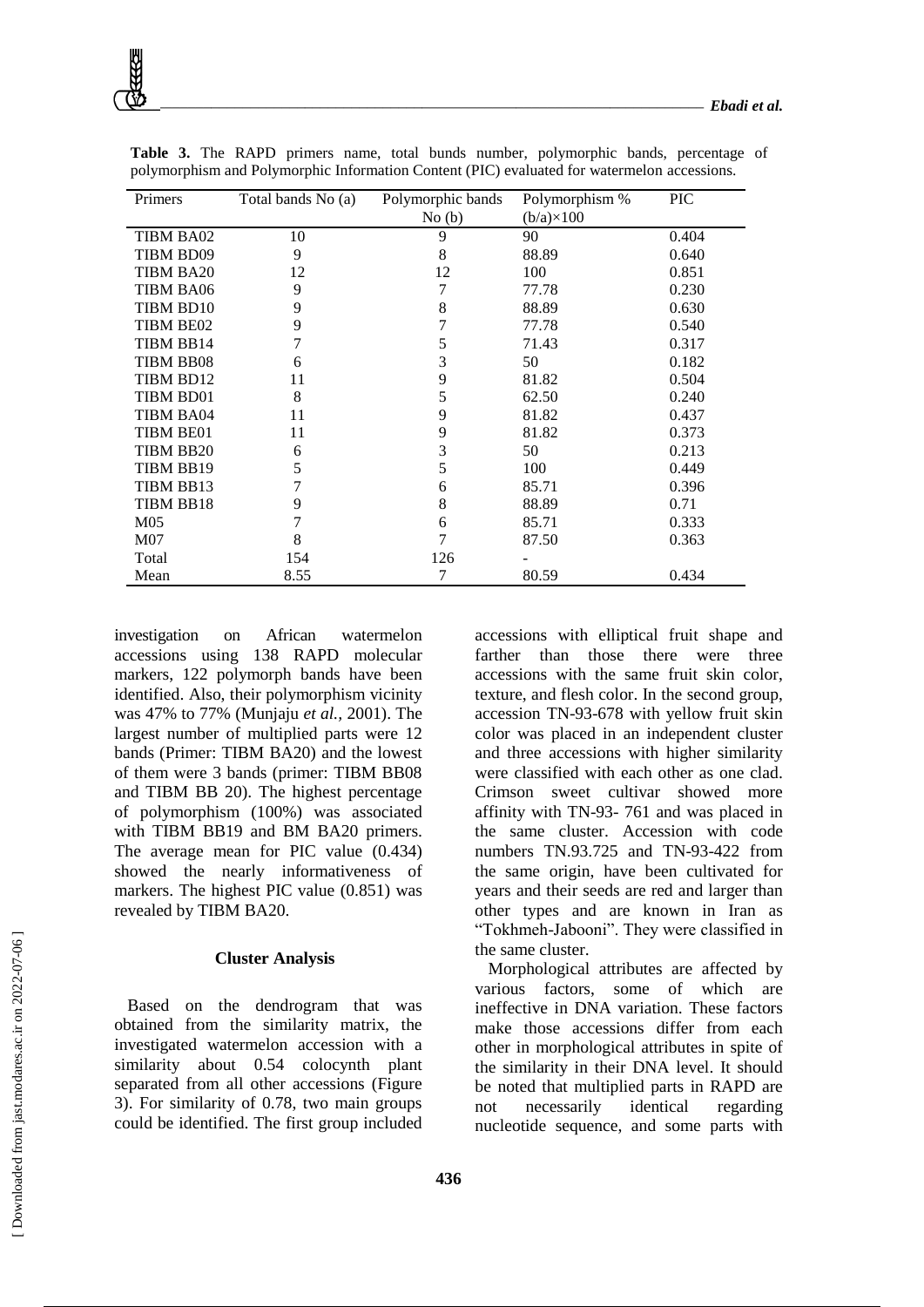

**Figure 3.** Genetic cluster analysis for the studied accessions according to RAPD results, Yellow and Orange represent the presence or absence of a band, respectively.

identical dimension, and might belong to various parts of the genome and different sequences. Therefore, it is possible that RAPD data does not fit to phenotypic characters. These results are consistent with those reported for watermelon accessions by Pandey *et al.* (2019).

Diversity, closeness and distance, and proximity of cultivars were studied in order to classify them, using morphological and molecular markers for different watermelon collections of different regions(Assefa *et al.*, 2020; Mandizvo *et al.*, 2021; Robert *et al.,*, 2018; Levi *et al.*, 2001). All researches reported that colocynth type separted from desert watermelon(*C. lunatus)*. Also, in our study, both morphological and RAPD markers distinguished the colocynth accession in one cluster farther than the other accessions.

Among the studied traits, fruit-related characteristics had the largest share in justifying the variations. In addition, most of the traits showed a high and positive correlation with each other.

In this evaluation, bitter apple watermelon (colocynth) contains high phenol and also the highest bitterness is a suitable genotype for the study of effective compounds and medicinal applications. Furthemore, the totoal soluble content as index of sweetness

reported as affective attribute for classifying the different watermelon species. Selection force for fruit quality and flesh taste and sweetness made the distances between wild type and domesticte watermelon (Guo *et al.*, 2019). The results of the present study revealed significant phenotypic and molecular diversity of watermelon accessions that could be related to different plant responses to geographic areas, where the accessions were collected, are frequently subjected to drought, severe high temperature, and even low soil fertility. Given that most useful genes, such as genes for resistance to pests, diseases, and environmental stresses and genes for quality of the product, are commonly found in diversity centers, having accurate information on the genetic diversity of each plant to better utilize these resources for varieties improvement. Therefore, these promising watermelon accessions could be potentially utilized for the extreme environments and these data are useful for watermelon breeders.

# **REFERENCES**

1. Assefa, A. D., Hur, O. S., Ro, N. Y., Lee, J. E., Hwang, A.J., Kim, B. S., Rhee, J. H., Yi,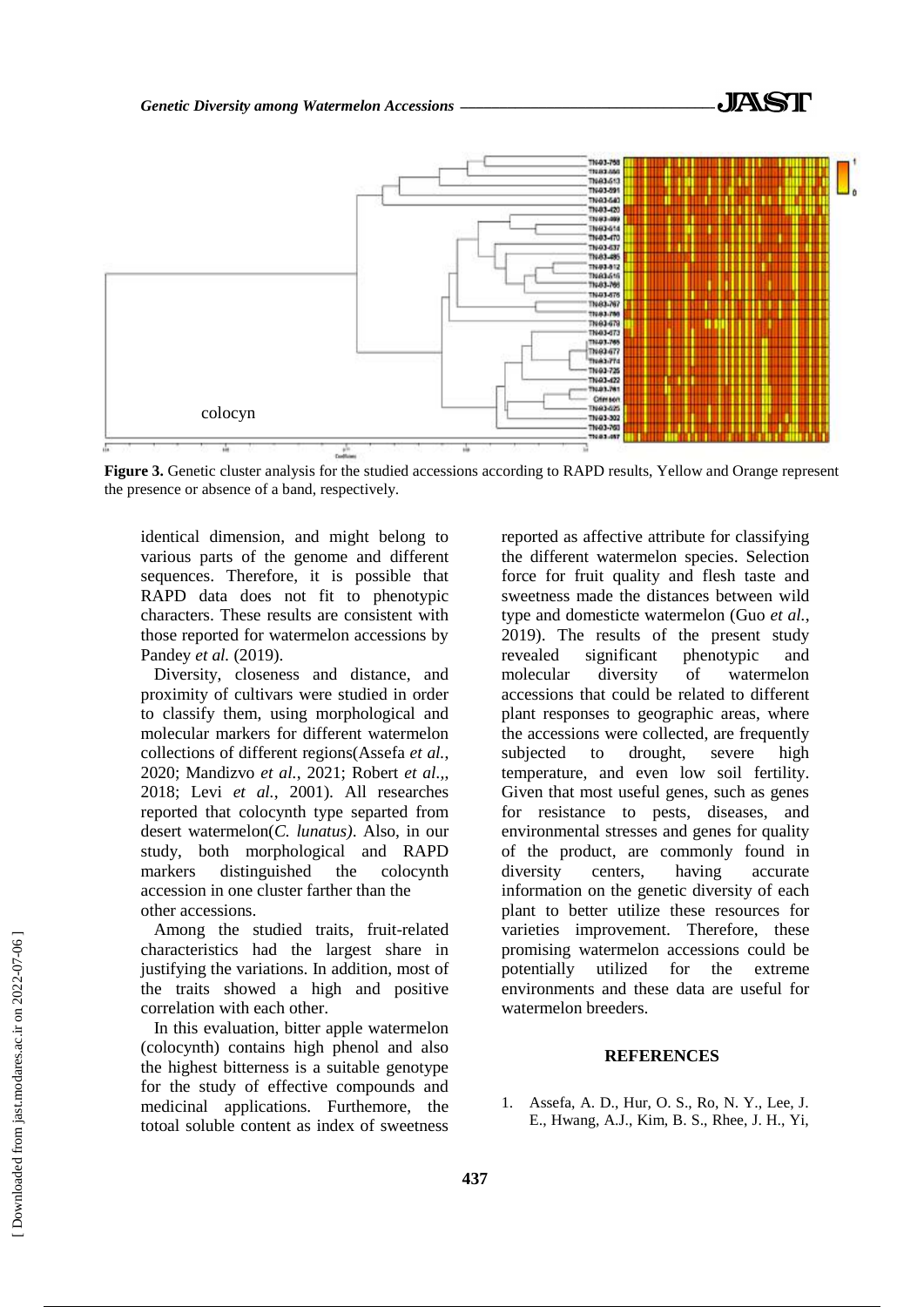J. U., Kim, J. H., Lee, H. S., Sung, J. S., Kim, M. K. and Noh, J. J. 2020. Fruit Morphology, Citrulline, and Arginine Levels in Diverse Watermelon (*Citrullus lanatus*) Germplasm Collections*. Plants*, 9(9): 1054.

- 2. Clinton, S. K. 1998. Lycopene: Chemistry, Biology, and Implications for Human Health and Disease. *Nutr. Rev.,* **56:** 35–51.
- 3. Che, K. P., Liang, C. Y., Wang, Y. G., Jin, D. M. and Wang, B. 2003. Genetic Assessment of Watermelon Germplasm Using the AFLP Technique. *HortScience,* **38**: 81−84.
- 4. Chug-Ahuja, J. K, Holden J. M., Forman, M. R., Mangels, A. R., Beecher, G. R. and Lanza, E. 1993. The Development and Application of a Carotenoid Database for Fruits, Vegetables, and Selected Multicomponent Foods. *J. Am. Diet Assoc.,* **93:** 318–323.
- 5. Engels, J. M. M. and Visser, L. 2003. *A Guide to Effective Management of Germplasm Collections*. IPGRI Handbooks for Gene Banks No. 6. IPGRI, Rome, Italy.
- 6. FAOSTAT. 2018. Watermelon World Production. https://www.fao.org/faostat/
- 7. Guo, Sh., Zhao, Sh., Sun, H., Wang, X., Wu, Sh., Lin, T., Ren, Y., Gao, L., Deng, Y., Zhang,J., Lu, X., Zhang, H., Shang, J., Gong, G., Wen, Ch., He, N., Tian, Sh., Li, M., Liu, J., Wang, Y., Zhu, Y., Jarret, R., Levi, A., Zhang, Z., Huang, S., Fei, Zh., Liu, W. and Xu,Y. 2019. Resequencing of 414 Cultivated and Wild Watermelon Accessions Identifies Selection for Fruit Quality Traits. *Nat. Genet.,* **51:** 1616-1623.
- 8. Hashizume, T., Shimamoto, I. and Hirai, M. 2003.Construction of a Linkage Map and QTL Analysis of Horticultural Traits for Watermelon (*Citrullus lanatus* Thunb.) Matsum & Nakai] Using RAPD, RFLP and ISSR Markers. *Theor. Appl. Genet.,* **106:** 779–785.
- 9. Holden, J. M., Eldrige, A. L., Beecher, G. R., Buzzard, I. M., Bhagwat, S., Davis, C. S.,Douglass , L. W., Gebhardt, S., Haytowitz, D. and Schakel, S. 1999. Carotenoid Content of U. S. Foods: An Update of the Database. *J. Food Comp. Anal*., **12**:169-196.
- 10. Lee, S. J., Shin, J. S., Park, K. W. and Hong, Y. P. 1996. Detection of Genetic Diversity Using RAPD-PCR and Sugar Analysis in Watermelon (*Citrullus lanantus* Thunb.)

Germplasm. *Theor. Appl. Genet.,* **92:** 719- 725.

- 11. Levi, A., Thies, J. A., Wechter, W. P., Harrison, H. F., Simmons, A. M., Reddy, U. K. and Fei, Z. 2013. High Frequency Oligonucleotides: Targeting Active Gene (HFO-TAG) Markers Revealed Wide Genetic Diversity among *Citrullus* spp. Accessions Useful for Enhancing Disease or Pest Resistance in Watermelon Cultivars. *Genet. Resour. Crop Evol.,* **60:** 427-440.
- 12. Levi, A., Thomas, C. E., Keinath, A. P. and Wehner, T. C. 2000. Estimation of Genetic Diversity among *Citrullus* Accessions Using RAPD Markers. *Acta Hortic.,* **510:** 385-390.
- 13. Levi, A., Thomas, C. E., Keinath, A. P. and Wehner, T. C. 2001. Genetic Diversity among Watermelon (*Citrullus lanatus* and *Citrullus colocynthis*) Accessions. Genet. *Resour. Crop Evol.,* **48:** 559-566.
- 14. Mandizvo, T., Odindo A. O. and Mashilo, J. 2021. Citron Watermelon Potential to Improve Crop Diversification and Reduce Negative Impacts of Climate Change*. Sustainability,* **13:** 2269.
- 15. Marques, J. C. 2001. Diversity, Biodiversity, Conservation, and Sustainability. *Sci. World,* **1:** 534–54
- 16. Mashilo, J., Shimelis, H., Odindo, A. O. and Amelework, B. 2017. Genetic Diversity and Differentiation in Citron Watermelon (*Citrullus lanatus* var. *citroides*) Landraces Assessed by Simple Sequence Repeat Markers. *Scientia Hortic.,* **214**: 99-106.
- 17. Mujaju, C., Zborowska, A., Werlemark, G., Garkava-Gustavsson, L., Andersen, S. B. and Nybom, H. 2011. Genetic Diversity among and within Watermelon (*Citrullus lanatus*) Landraces in Southern Africa. *J. Hort. Sci. Biotech.,* **86:** 353-358.
- 18. Mujaju, C., Sehic, J., Werlemark, G., Garkava-Gustavsson, L., Fatih. M. and Nybom, H. 2010. Genetic Diversity in Watermelon (*Citrullus lanatus* Thunb) Landraces from Zimbabwe Revealed by RAPD and SSR Markers. *Hereditas,* **147:** 142-153.
- 19. Munisse, P., Bode, S. and Jensen, B. D. 2011. Diversity of Landraces, Agricultural Practices and Traditional Uses of Watermelon (*Citrullus lanatus*) in Mozambique. *Afr. J. Plant Sci.,* **5**: 75-86.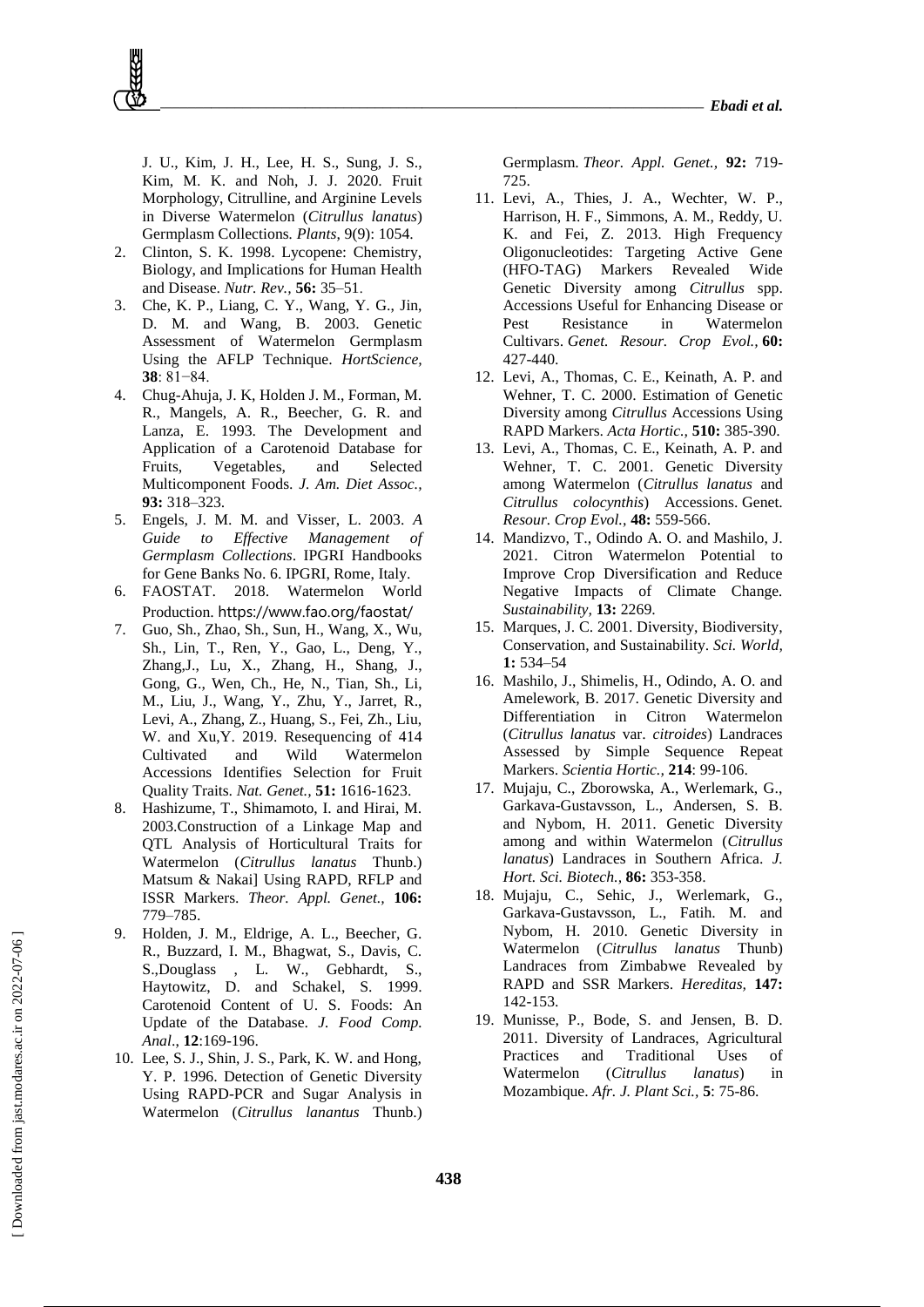*Genetic Diversity among Watermelon Accessions \_\_\_\_\_\_\_\_\_\_\_\_\_\_\_\_\_\_\_\_\_\_\_\_\_\_\_\_\_\_\_\_\_*

- 20. Murray, G. C. and Thompson, W. F. 1980. Rapid Isolation of High Molecular Weight DNA. *Nucl. Acid. Res.,* 8: 4321–4325.
- 21. Naz, A., Sadiq Butt, M., Tauseef Sultan, M., Nasir Qayyum, M. M. and Shahid Niaz, R. 2014. Watermelon Lycopene and Allied Health Claims. *Excli J.,* **13:** 650–660.
- 22. Ndolo, V. U. and Beta, T. 2013. Distribution of Carotenoids in Endosperm, Germ, and Aleurone Fractions of Cereal Grain Kernels. *Food Chem.,* **139**: 663-671.
- 23. Nhi, P. T. P., Akashi, Y., Hang, T. T. M., Tanaka, K., Aierken, Y., Yamamoto, T. and Kato, K. 2010. Genetic Diversity in Vietnamese Melon Landraces Revealed by the Analyses of Morphological Traits and Nuclear and Cytoplasmic Molecular Markers. *Breed. Sci.,* **60:** 255-266.
- 24. Pandey, A., Khan, M. K., Isik, R., Turkmen, O., Acar, R., Seymen, M. and Hakki, E. E. 2019. Genetic Diversity and Population Structure of Watermelon (*Citrullus* sp.) Genotypes. *3 Biotech,* **9(6)**: 210.
- 25. Park, S. W., Kim, K. T., Kang, S. C. and Yang, H. B. 2016. Rapid and Practical Molecular Marker Development for Rind Traits in Watermelon. *Hort. Env. Biotech.,* **57:** 385-391.
- 26. Perkins-Veazie, P., Collins, J. K., Pair, S. D. and Roberts, W. 2001. Lycopene Content Differs among Red-Fleshed Watermelon Cultivars. *J. Sci. Food Agric.,* **81:** 1–5.
- 27. Perkins-Veazie, P. and Collins, J. K. 2002. Watermelon: Lycopene Content Changes with Ripeness Stage, Germplasm, and Storage. In: "Cucurbitacea", (Ed.): Maynard, D. N. ASHS Press, Alexandria VA, PP. 427-430.
- 28. Perkins-Veazie, P., Roberts, W., Collins, J.K. and Perez, K. 2003. Lycopene Variation among Watermelons: Culivars, Potassium, and Ripeness. *HortScience,* **38**: 816–817.
- 29. Roberts, E. M. I., Agbagwa, I. O. and Okoli, B. E. 2018. Genetic Diversity and RAPD-

Based DNA Fingerprinting of Some Members of the Cucurbitaceae in Nigeria. *J. Adv. Biol. Biotech*.*,* **17:** 1-8.

- 30. Sadler, G., Davis, J. and Deyman, D., 1990. Rapid Extraction of Lycopene and ß-Carotene from Reconstituted Tomato Paste and Pink Grapefruit Homogenates. *J. Food Sci.,* **55:** 1460–1465.
- 31. Sheng, Y., Luan, F., Zhang, F. and Davis, A. R. 2012. Genetic Diversity within Chinese Watermelon Ecotypes Compared with Germplasm from Other Countries. *J. Am. Soc. Hort. Sci.,* **3:** 144-151.
- 32. Smith, J. S. C., Chin, E. C. L., Shu, H., Smith, O. S., Wall, S. J., Senior, M. L., Mitchell, S. E., Kresovich, S. and Zeigle, J. 1997. An Evaluation of the Utility of SSR Loci as Molecular Markers in Maize (*Zea mays* L.): Comparisons with Data from RFLPs and Pedigree. *Theor. Appl. Gene.,*  **95:** 163-173.
- 33. Wehner, T. C. 2008. Watermelon. In: "*Handbook of Plant Breeding; Vegetables I: Asteraceae, Brassicaceae, Chenopodiaceae, and Cucurbitaceae*", (Eds.): Prohens, J. and Nuez, F. Springer Science Business LLC, New York, NY, PP. 381-418.
- 34. Yagcioglu, M., Gulsen, O., Yetisir, H., Solmaz, I. and Sari, N. 2016. Preliminary Studies of Genome-Wide Association Mapping for Some Selected Morphological Characters of Watermelons. *Scientia Hortic.,* **210**: 277-284.
- 35. Yi, S. S., Akashi,Y., Tanaka, K., Cho, T. T., Khaing, M. T., Yoshino, H., Nishida, H., Yamamoto, T., Win, E., Kato, K., 2009 Molecular Analysis of Genetic Diversity in Melon Landraces (*Cucumis melo* L.) from Myanmar and Their Relationship with Melon Germplasm from East and South Asia. Genet. *Resour. Crop Evol.* **56:** 1149- 1161.